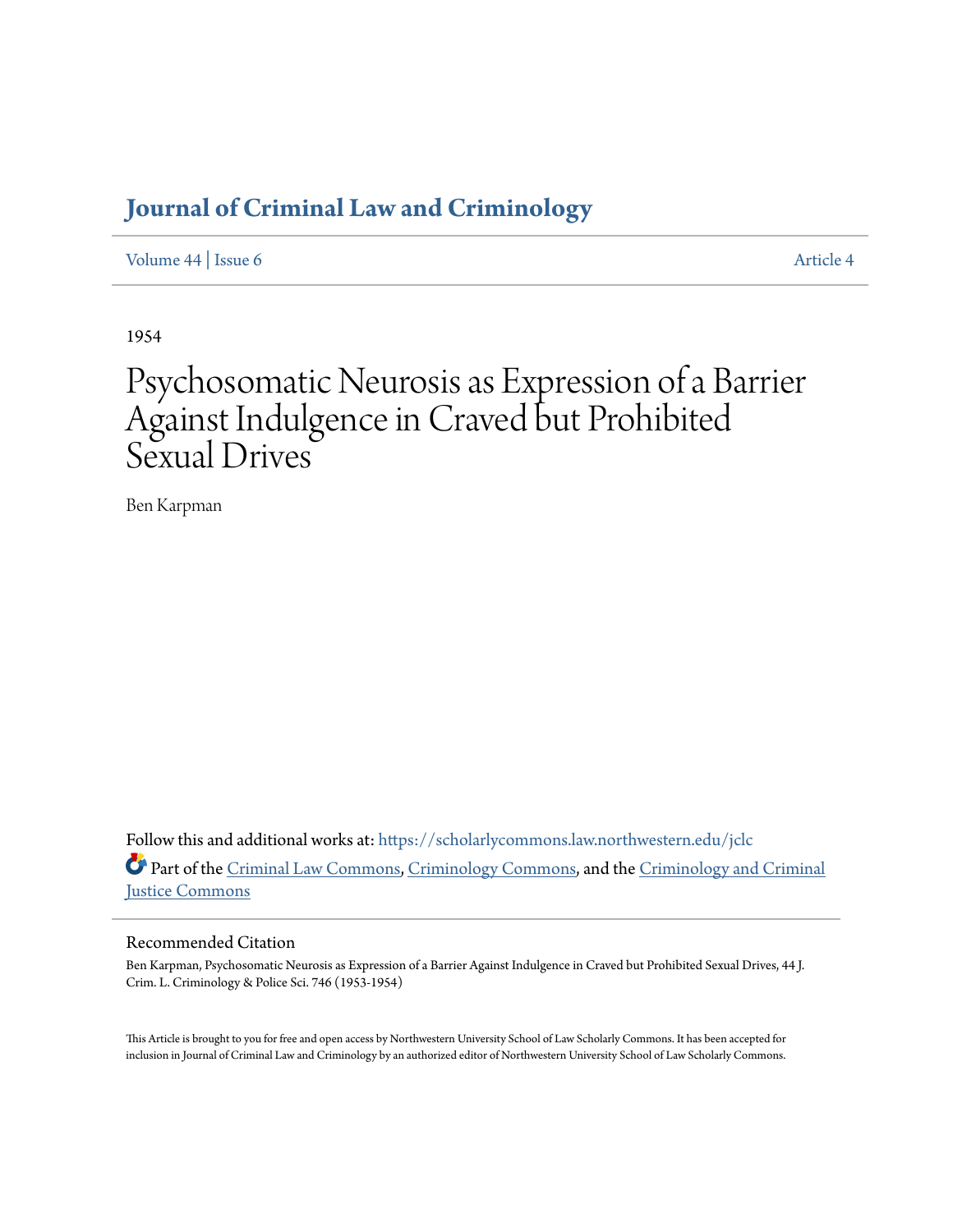## **PSYCHOSOMATIC NEUROSIS AS EXPRESSION OF A BARRIER AGAINST INDULGENCE IN CRAVED BUT PROHIBITED SEXUAL DRIVES**

#### **Ben Karpman**

The author is Chief Psychotherapist in St. Elizabeths Hospital, Washington, **D. C.** His last contribution to this *Journal* appeared in May-June, **1953.** The article below deals with the same type of abnormality as the former. The symptoms of<br>the case described here are of unconscious cravings held in severe restraint. The<br>result? The restrained drives were expressed in psychosomatic m the aggressive tendency been stronger and uppermost the outcome could have been criminal behavior. Indeed, the case and treatment may be interpreted as a demonstration of the successful application of measures of prevention of criminal be**h avior.-EDITOR.**

In a previous communication on the subject,<sup>1</sup> the author attempted to maintain the thesis that there is a very close psychogenic relationship between crime and insanity, using the latter term in its widest sense to include all aberrations in the emotional and mental field that are traceable directly to psychogenic causation. This he has done through the presentation of a deep-seated psychosis which, while remaining socially innocuous and wholly non-criminal, has revealed itself as having a very rich fantasy life that was completely preoccupied with many antisocial acts. Viewing insanity in its larger sense to include not only psychoses but the vast number of neuroses, it is now desired to continue the thesis that like situations occur in neuroses although these manifest themselves in a somewhat different way. For demonstration, a case is cited of a neurosis in which, too, mental life was continually preoccupied with prohibited antisocial behavior, specifically incest and homosexuality; the cravings, however, were entirely repressed and made harmless so far as the social behavior of the individual is concerned but emerged on the surface in the form of particular symptoms which on analysis were revealed as symbolic of the underlying prohibited trends.

#### $-1-$

The subject is a young woman who has been married and divorced and whose history since the age of fourteen is one of a variety of physical symptoms. All tests made at a hospital where she remained for a week were negative. Her numerous physical symptoms had no physical causes; the condition appeared to be purely psychic.

When she began analysis, her most outstanding symptom was her

<sup>1.</sup> KARPMAN, BEN, *Psychosis as a Defense Against Yielding to Perversive (Paraphiliac)*<br>Sexual Crimes. J. CRIM. L., CRIMINOL. AND POL. SCI., 44, No. 1, May-June, 1953.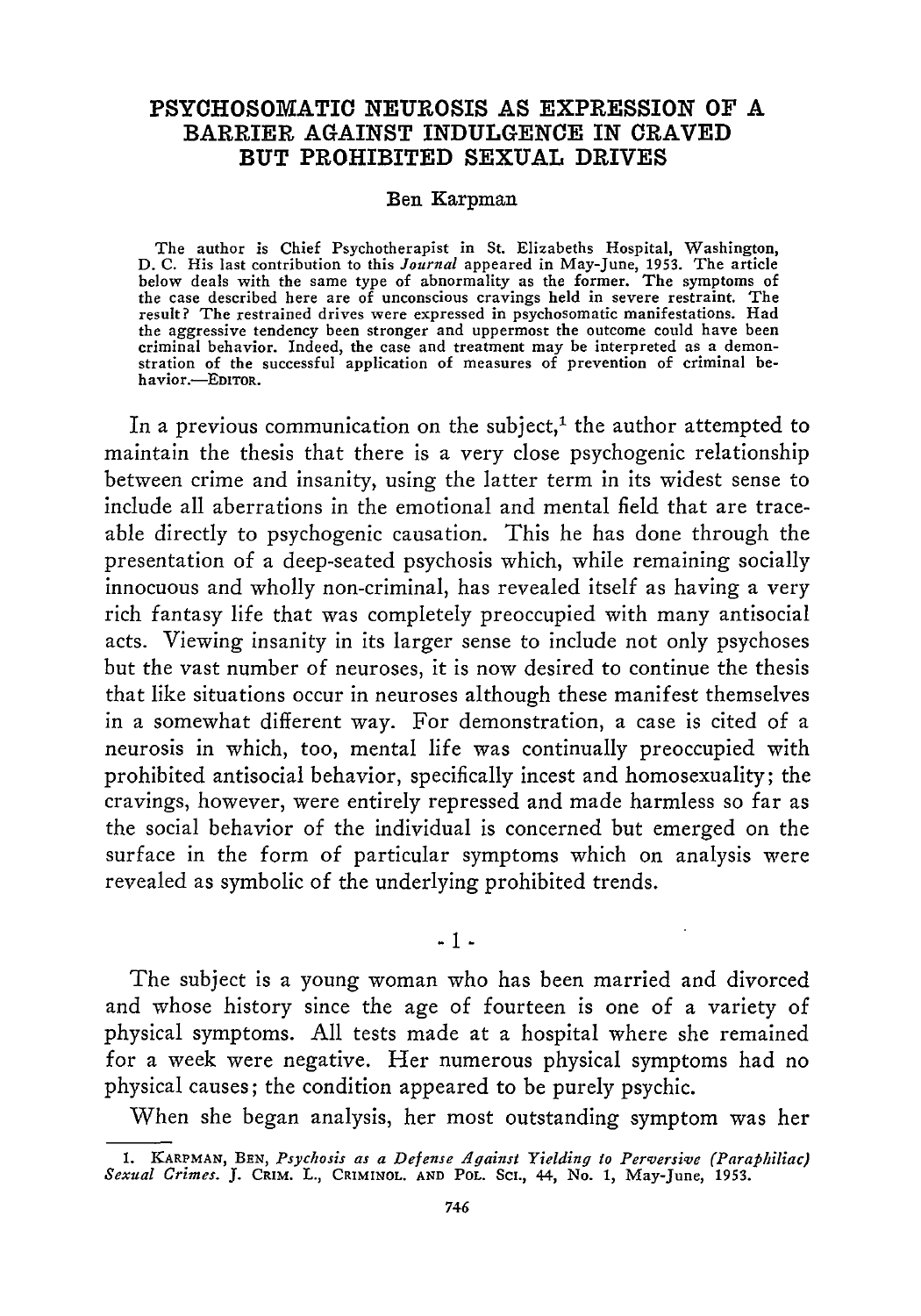inability to swallow solid food. She had not eaten any meat for four years, subsisting almost wholly on liquids, and said that at one time she had even been afraid to drink a glass of water. She was in analysis a little over a year, at the end of which time she could eat anything but meat, and not long afterwards that, too, was added to her diet and all her food phobias vanished into thin air.

Analysis disclosed that the patient's psychosomatic symptoms represented defense reactions against socially prohibited instinctual sexual drives. The first and greatest of these was incest.

[Complete information on symptoms in this case can be had by addressing the author at St. Elizabeths Hospital, Washington, D. C. -EDITOR.]

The patient says, "I always feel as if I were being punished for something. But what am I being punished for? What have I done that is so terrible?" The victim of a neurosis has seldom done anything "that is so terrible." The neurosis is a punishment for the things which he unconsciously wanted to do—but didn't. It is a defense against the prohibited act; it stands between him and the commission of the act; his sickness is a punishment in advance for the criminal act which he wants to commit, but does not dare to.

The patient's free-playing phantasy was quite as guilt-producing as a prohibited act itself, for it is the conscious preoccupation with the desire to engage in a prohibited act; and it is the guilt which it produces that often keeps the prohibited act confined to the limits of phantasy and prevents such phantasy from being acted out in real antisocial behavior. Such guilt-producing phantasies need not even be conscious ones; sometimes completely unconscious phantasies are as effective in the production of guilt as conscious ones; indeed, even more so. In such a case the patient has the feeling of guilt, but no intimation whatever as to the cause of such feeling. At one time our patient says, "Perhaps it isn't just what happened to me that was of traumatic significance, but what I wished might happen." This statement is indicative of the development of insight, for she has begun to realize that "what I wished might happen" can be quite as important as what actually did happen.

She denied having wrong "feelings toward my father." Now when a patient tells us that he or she "never had" certain thoughts or feelings, we can usually anticipate uncovering evidence that he or she not only did have the thoughts or feelings which have been denied, but that they played an important, if not vital, part in the development of the neurosis. If one actually does not entertain thoughts or feelings of a for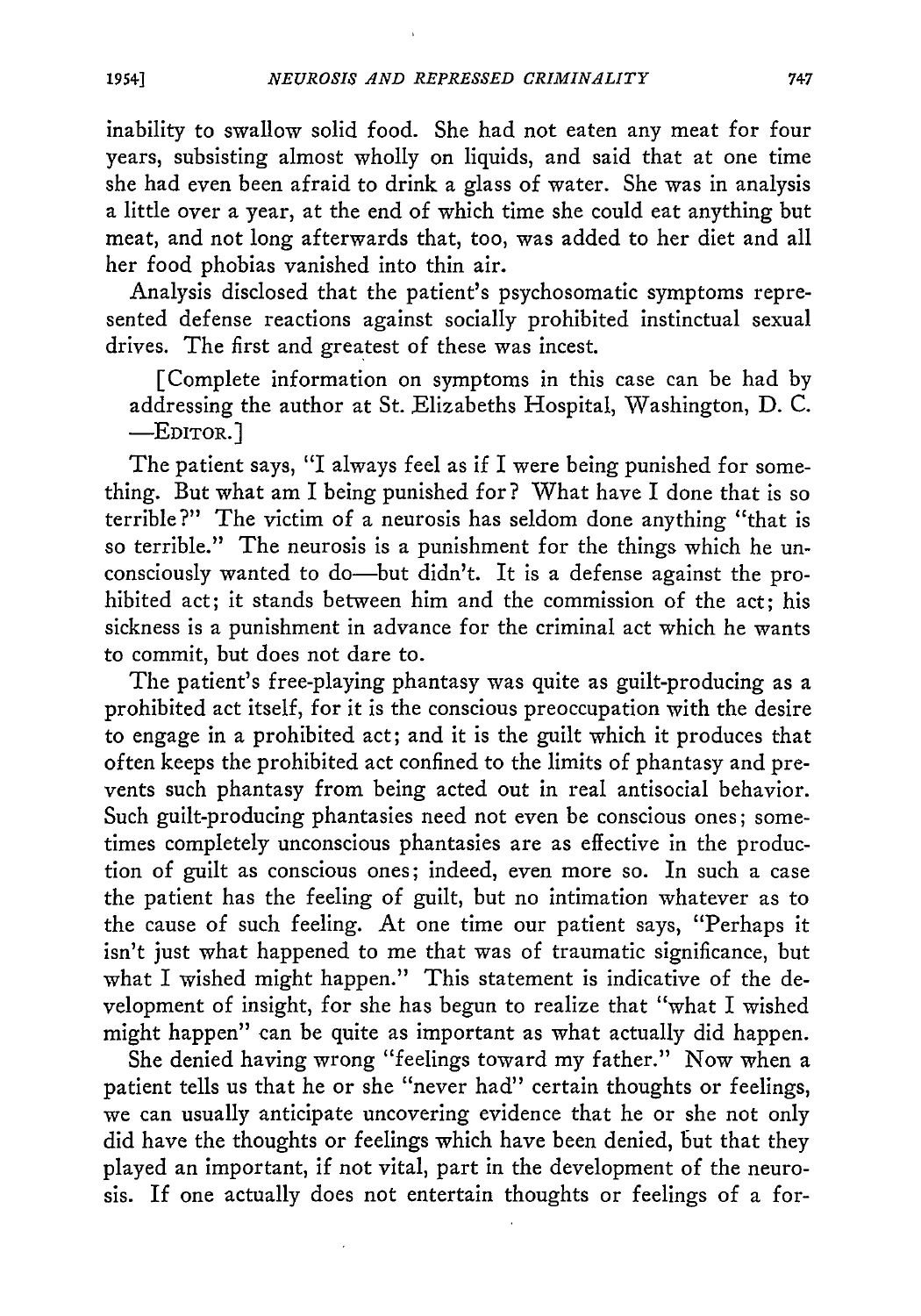bidden character, one does not go out of his way to deny them before it has even been suggested that one might have entertained them. Consequently we are prepared to learn that the patient *did* have sexual feelings toward her father.

-2-

From this early incident there developed a situation familiar to many psychoanalytic pictures. It is what we call the Electra Complex, the female counterpart of the Oedipus Complex in a boy. It is the disproportionate emotional attachment of the girl.to her father, just as the Oedipus Complex is the corresponding attachment of the boy to his mother. Subsequently she describes this emotional situation in considerable detail.

*All* my life I have thought so much of my daddy. Not like most daughters think of their daddy. He just seemed to be perfect to me. I didn't think he could ever do anything wrong. If my mother and daddy had an argument, I would feel it was my mother's fault. I would always feel so strange when I was around my daddy, so afraid I would do or say something that wouldn't be just right. I was so conscious of being near him lots of times, that I would even blush when talking with him. As a small child I pictured myself in love with Daddy. So I developed a great sense of guilt.

The long statement just quoted was made at the end of the analysis and represents insight gained as a result of the analytic procedure. Such insight is never gained overnight, but develops from a long, slow, and blood-sweating process, attended throughout with the utmost resistance on the part of the patient, who grudgingly gives ground inch by inch to the evidence presented by the unconscious material which has been uncovered.

-3-

So we have, first and foremost, an incestuous parental fixation. Out of that there grew, as there invariably does, a whole series of antisocial impulses. Prohibited sexual impulses represent a form of aggression. The primary psychic conflict then becomes one between aggression and guilt. Guilt is the universal factor which immobilizes aggression; rendering it ineffective and innocuous. Sometimes, however, the aggression breaks through in sporadic manifestations. We have already learned from the patient's quoted statement that she had unconscious death wishes directed against her mother. She tells us that on one occasion she threw a rock at her mother; and we also learn that she once threw a butcher knife at her husband. She says in one place that "it does me good to hurt other people. And I like to swear and curse . . . The nicer a person is to me, the madder I get and the more I wish to curse.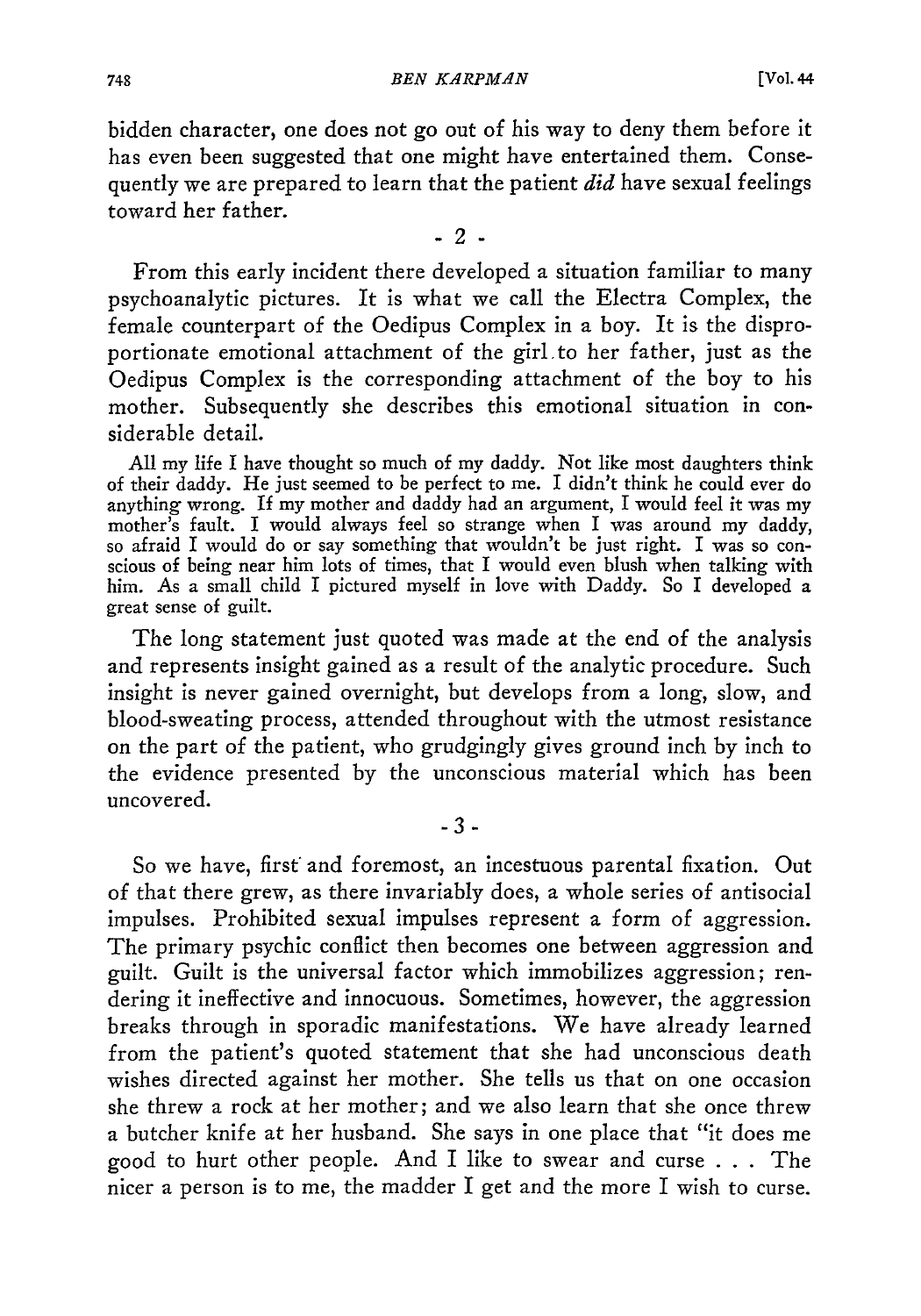And it is always men, and one I like." She gets mad at people who are nice to her because they are not the one person who she wishes would be nice to her, namely, her father. She can "accept no substitutes," and because the other people are substitutes they arouse her antagonism. On one occasion she says, "I have often pictured strangling a man, or feared that I would do it, with a necktie."

As a compromise with, or as a defense against, her incestuous wishes, she also makes side-roads into the fields of sexual perversion. She plays with the idea of homosexuality. In a majority of cases, homosexuality is a defense against incest, the lesser of two evils, as it were. The patient says that "ever since I was a kid I wanted to be a boy, a man. They have nothing to worry about... I have always had a desire to be a man **...** There was a time, before I was married, I would wear ties, shirts, short hair, trying to look like a man **... A** man does not run any risk. This is another indication that her mild homosexual interests are associated with escape from incest which is supported by her dreams.

Toward the end of the analysis, after reporting that from eating mashed potato she had progressed to eating a whole potato, she says, "I know I have a guilty feeling and that I am punishing myself for something." She has thus reached the stage of slowly developing insight where she realizes that she is punishing herself, whereas originally she thought that she was being punished; and she knows that her punishment is predicated on guilt. As we have already seen, from her quoted statement made at the end of the analysis, she finally became aware of the reason for her guilt feelings, as well as of the psychosomatic symptoms which she had used as a means of self-punishment.

This case illustrates the strong conflict between aggression, represented by incestuous desires, mother antagonism, her wish to be a man, periodic outbursts of temper, irritability, even an occasional approach to violent behavior, etc., and guilt, represented by the need for punishment.

One observation should be made here which would seem quite important. In nearly all of these cases we are not concerned with the patient's present conscious attitude, but with the emotional residuals of infancy and early childhood. The poet Wordsworth came near to anticipating the essence of psychoanalytic thought when he said, in one of his short poems, "The Child is Father of the Man." When we speak of cases like this we do not think of conscious abnormal adulthood wants. Such adult desire would be absurd in the face of all our cultural and educational patterns. What we are concerned with is a present-day emotional turmoil resulting from a long past emotional problem which has never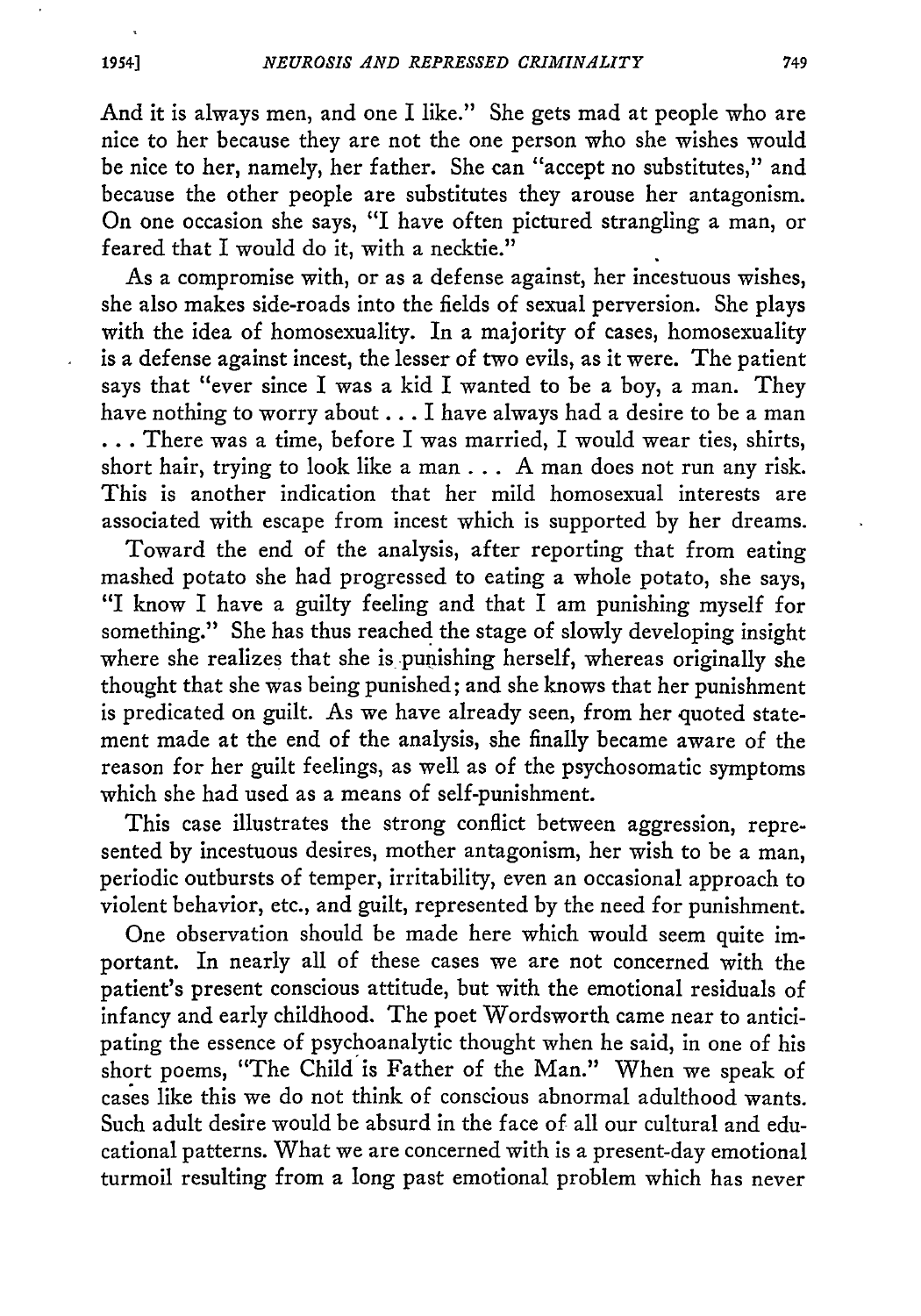been resolved, and which therefore leaves the individual with a warped, paralyzed or crippled emotional development. If anyone questions the validity of the persistence of such past, unconscious emotional forces, let me remind him that the case here discussed is but one among many thousands which attest to the enduring strength of unconscious emotional forces, and which present cumulative evidence that cannot be denied.

It has important meanings for criminology that this woman has made a normal and satisfactory heterosexual adjustment; is now happily married and the mother of a child.

-4-

Throughout the presentation the reader has become aware of the emphasis placed on two great factors in human life, viz., aggression and guilt. Though Freud has long spoken of aggression as an instinct in its own right, the present writer views aggression not as an instinct in itself but merely as an inseparable part of any instinctive behavior. It is characteristic of instinct that in order to realize itself, that is, to reach a goal, energy must be expended, which energy is provided by aggression; therefore aggression is a part and parcel of any instinctive behavior. But aggression as it is born with us is crude, primitive, naked, which, in humans at least, is not allowed to come to open expression for then life would have become intolerable, everybody expending his aggression on the next person. Aggression, therefore, has to be tamed, and the great taming force in our life is guilt which has its origin in many repressive mechanims. It is guilt that makes conscience possible. It is guilt that controls our behavior so that we are able to live up to what society expects of us. But while forced to attempt the control of aggression, human beings have never quite yielded to it and every so often we find instances where the guilt and the repressive forces are weakened whereupon the original aggression comes to the surface. One might say that our entire culture and behavior is essentially an interplay between aggression and guilt. When the guilt is strongest, aggression is tamed and we have a citizen, a member of the community who is able to live up to society's best expectation; or if disturbed in its function, guilt leads to neurosis or psychosis. When, however, aggression gets the upper hand, then we have the criminal or any other antisocial behavior. The determinator of the forces that allow for one expression or another is a problem with which psychodynamic criminality is at present occupied.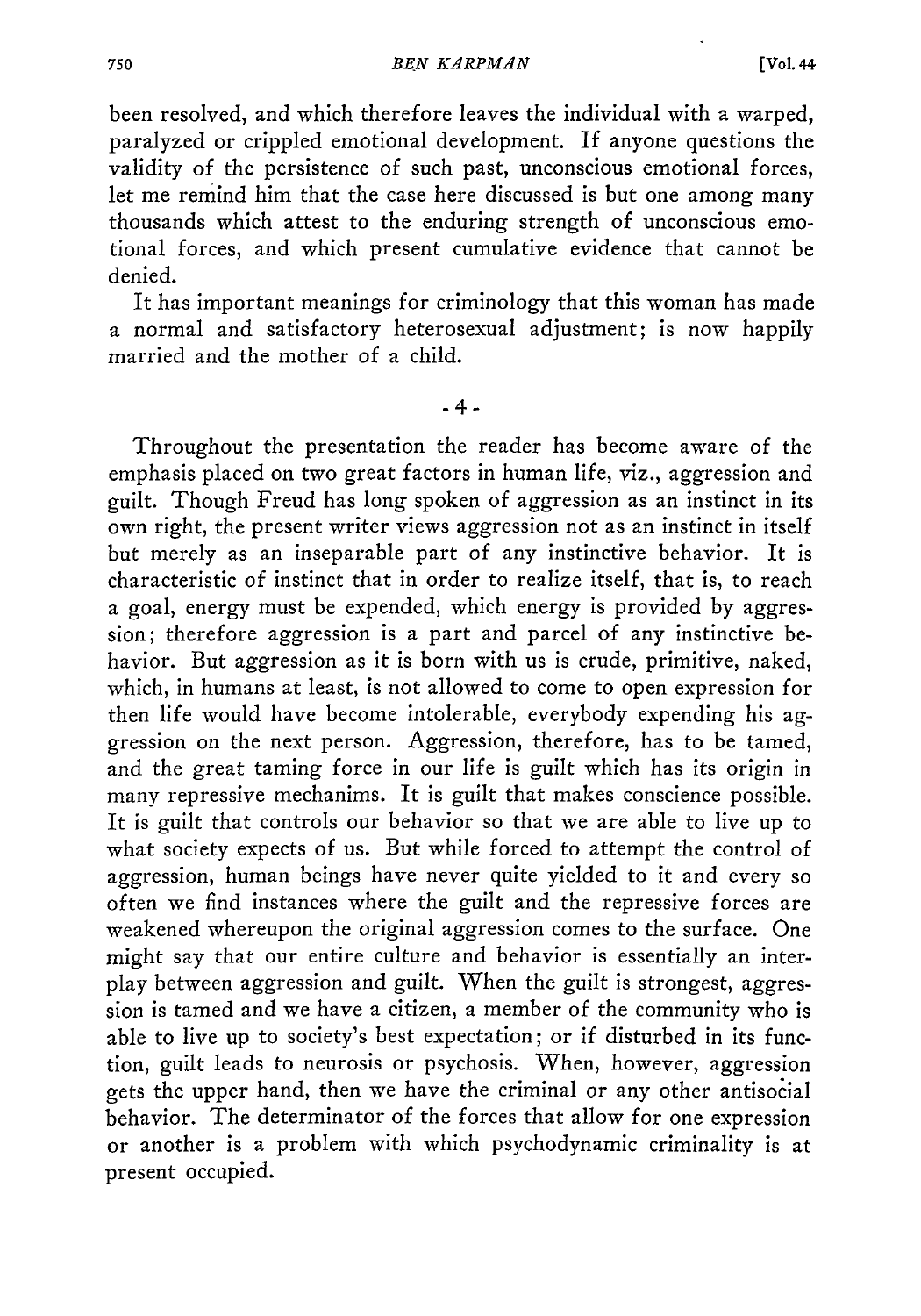It need not be supposed that just because in this particular case analysis has shown the neurotic symptom to be but a symbol of prohibited antisocial behavior which is not allowed to come to open expression, that this is necessarily true of every neurosis one meets. It is merely submitted that what is presented here is a type or a pattern of which there may be numerous examples in actual daily life. Psychiatry, above all, does not generalize but emphasizes individualization of clinical material, and it is only by individualization that it is able to effect an understanding and the cure of a case.

The concept advanced here of symptoms as symbolic of underlying instinctive trends is important as revealing the very close psychogenic relationship that exists between criminality and insanity.

#### SUMMARY **AND CONCLUSIONS**

1. The case is presented of a woman whose outstanding symptom was her inability to swallow solid food.

2. It is shown that the symptom involved a displacement from below to above.

3. She was found to have a persisting father fixation, dating from early childhood.

4. She feared pregnancy because, to her, it meant punishment for wishing incestuous relations with her father.

*5.* She has also shown aggressive tendencies, offering a temptation to commit violent acts; was preoccupied with ideas of homosexual relations.

6. Her psychosomatic symptoms were self-inflicted punishment and a defense dictated by tremendous guilt because of her incestuous desires.

7. Following analysis, she was able to eat anything, was freed from her unnatural fears, achieved normal heterosexual desire, married and has a child, something which was unthinkable before.

8. The case illustrates the part played by guilt in immobilizing aggression, and in the creation of symptoms which penalize the patient for antisocial desires and at the same time prevent such desires from being carried out. Society is thus saved a criminal, but at the price of a personal neurosis and personal suffering.

9. It is submitted here that criminality being psychogenetically closely related to a highly specific form of a neurosis, can effectually be treated psychotherapeutically, and the aggression behind it released and